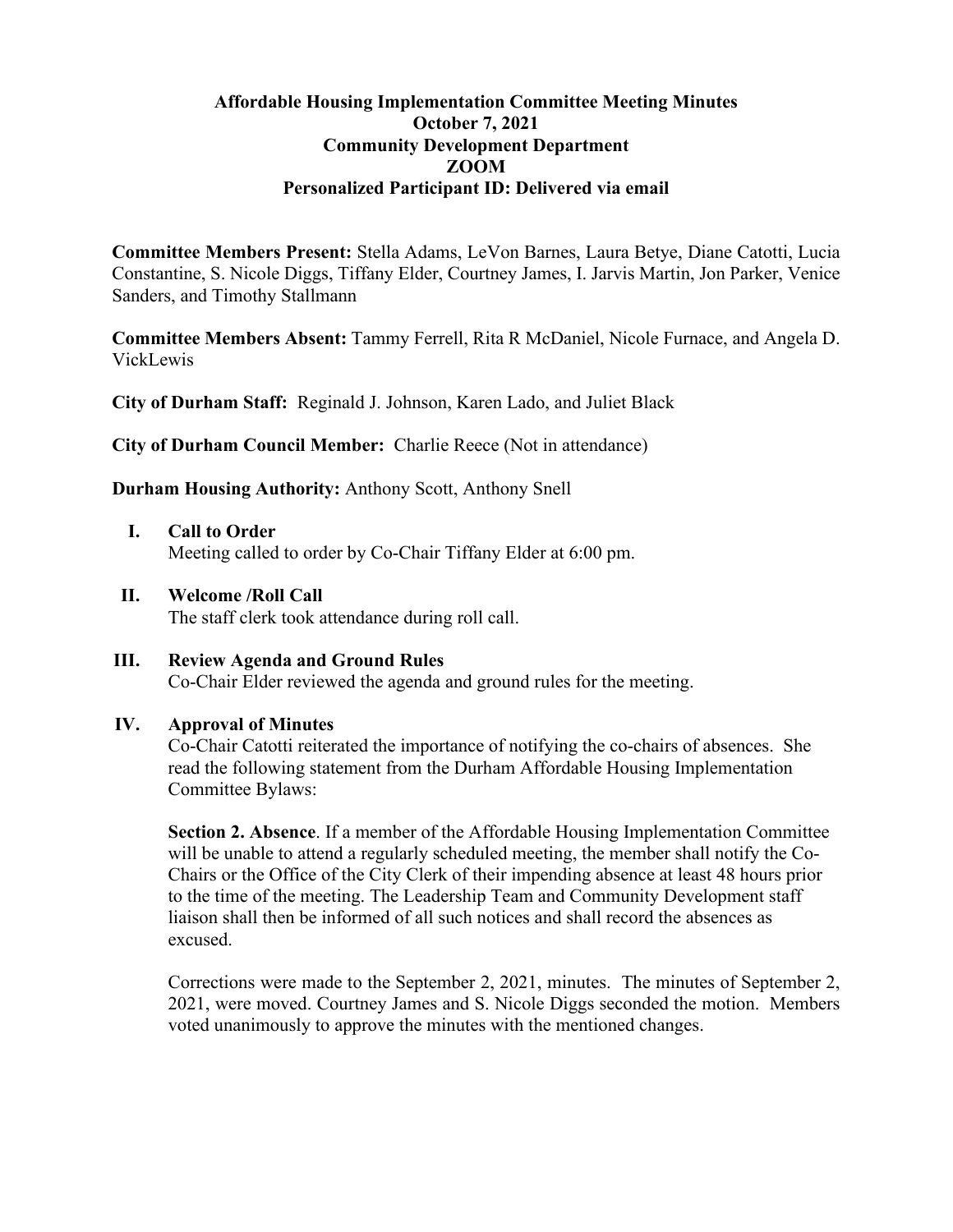## **Housing Project Update**

CDD Director Reginald J. Johnson gave an overview of the challenges that have arisen due to the impact of the COVID-19 Pandemic on Affordable Housing Development in Durham. Mr. Johnson stated that he is unsure if housing costs will go back to pre-COVID price ranges. Copper prices are also on the rise. Mr. Johnson stated they could get lumber prices. **(Presentation attached)**.

#### **Questions were allowed after the presentation: What is the projected cost of**

**lumber?** Lumbers costs have shown increases and decreases but unsure if costs will continue to drop post-pandemic. The City's budget for development was based on pre COVID prices. **Where are we with the contracts?** Mr. Johnson stated we are looking at five years, which might reduce the number of houses produced with available funds. **Are the 330 units coming out of the preservation or construction numbers?** An average from across the board. Do not know what this is: **Has the department thought about using COVID release funds?** Using the COVID money would cause the department to be on shaky ground. CDBG funds and the Affordable Housing Bond is being used to assist the Ross Road project. **Is there a timeline for ERAP 2?** Mr. Johnson responded they recognized the need but did not have a timeframe because they needed to find a mechanism to find a vendor. It's very complex, no timeframe, but they are working on it.

#### **V. DHA Property Updates**

Anthony Scott, CEO of Durham Housing Authority (DHA), and Mr. Anthony Snell, Director of Real Estate Development, gave an update on DHA regarding tenants behind in their rent and the progress on Liberty Street, 519 E. Main Street, and Morreene Road Apartments. **(Presentation attached).**

**Questions were allowed after the presentation: How does the delay in ERAP funds impact the tenant's assistance?** It will not impact the ones who have started the process; however, it is a concern for those who are nonresponsive to DHA in getting assistance. However, HUD has made it very clear that PHAs must collect past-due rent. **Is there a reason DHA could not automatically pre-enroll residents behind in rent for the ERAP based on the information DHA has on hand?** Based on the rules from Treasury you must request? authorization. **Have you been approved for all the funds requested?** The short answer is No. DHA applied for \$650,000 and has received \$87,000.00. **How much money has been spent with MWBE suppliers or percentage?** Figures are not available tonight but will be available at the next meeting. **Why can't the apartments downtown be more accessible for residents?** Market rates units downtown are market-rate developers, which don't necessarily build affordable housing because you need enough to pay for the building. The City provides Gap financing. The City nor the State can compel a market developer to build affordable housing. **Are there any installation or air sealing, or other energy efficiency improvements alongside the kitchen and bathroom**? JJ Henderson provides new roofing, and additional insulation is based unit by unit. However, appliances are energy efficient. **Is the agreement something that is or will be made available to the committee for Willard Street?** The documents are public records, and Mr. Scott stated they could be made available to the committee.